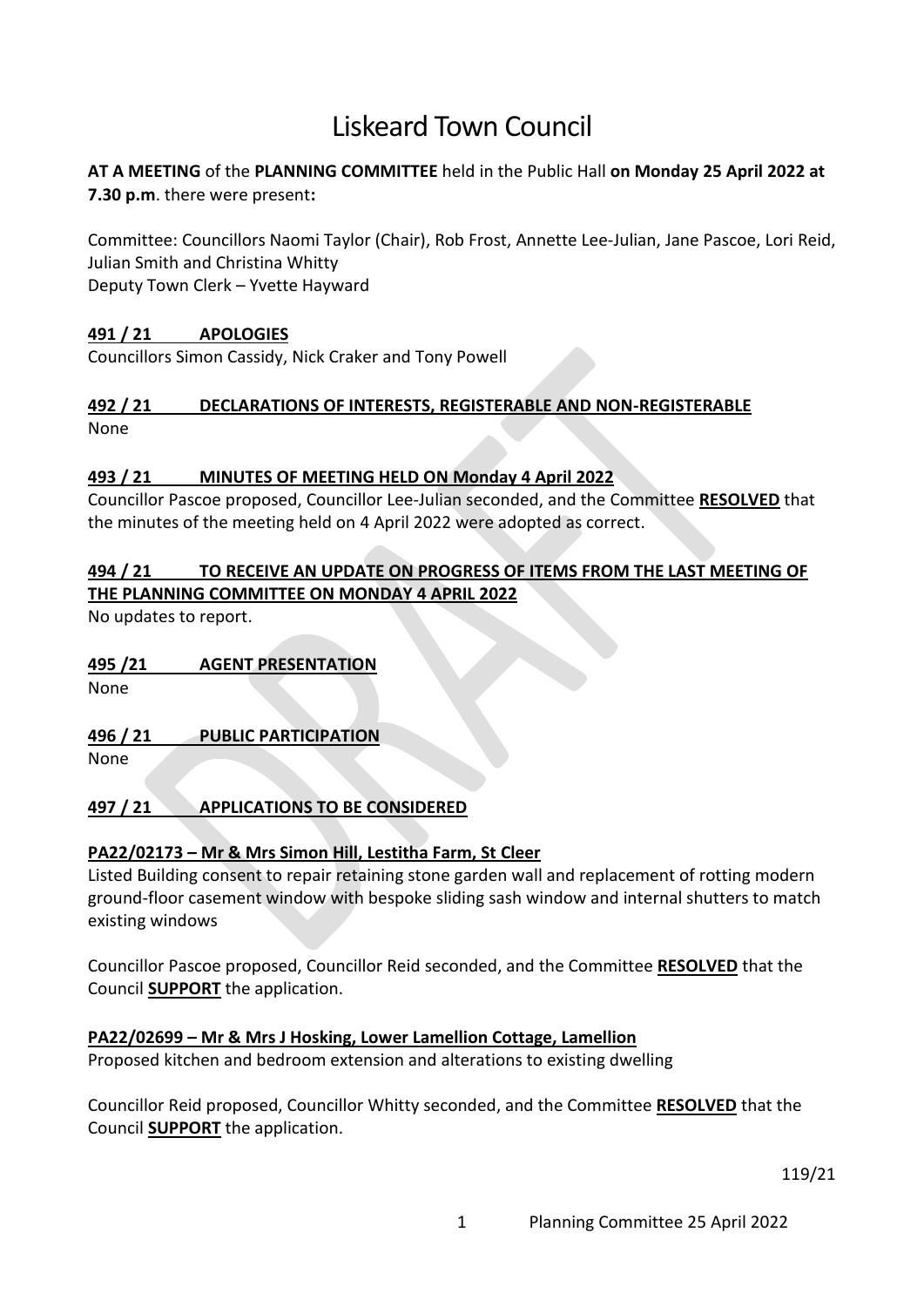## **PA22/02960 – Mrs Margaret Crago, Cornwall Council Home Solutions, 13 Higher Lux Street**

Listed Building consent for repairs to leadwork above the former shop front window and bathroom window, internal repairs and associated works

Councillor Smith proposed, Councillor Reid seconded, and the Committee **RESOLVED** that the Council **SUPPORT** the application.

## **PA22/03312 – R Babbage, Linden Homes Southwest (Part of Vistry Group), Land on the North Side of Lake Lane**

Non-Material amendment in relation to decision notice PA20/06206 dated 02.06.2021: To facilitate retention of the Southern abutment, it is proposed to amend the Condition 10 of approval PA21/06206 to the following: No later than 6 months after the first occupation of any dwelling on Plots 173-183 or 211-217 as shown on approved drawing 1822 PL 200.30 G External Works, the partly built bridge structure and associated Northern abutment located on Lake Lane adjacent to the southern boundary shall be demolished and removed from the location in accordance with the details approved in writing by the Local Planning authority on 14 September 2021

Councillor Pascoe proposed, Councillor Reid seconded, and the Committee **RESOLVED** that the Council **DEFER** the application to seek additional information on the finish of the remaining southern abutment structure and landscaping, and biodiversity net gains possible.

### **PA22/03596 – Mr & Mrs Alastair Pearn, 2 Lingard Close**

Proposed porch extension

Councillor Smith proposed, Councillor Frost seconded, and the Committee **RESOLVED** that the Council **SUPPORT** the application.

#### For Information

# **PA22/00182 - Rosedean House Surgery 8 Dean Street PL14 4AQ**

Pre application advice for the extension and reconfiguration of an existing doctors surgery (Listed Building), the demolition of buildings set within a Conservation Area, and the construction of replacement retail units and key worker residential accommodation.

Noted – the committee welcomed an expansion to the doctors surgery, for which there is a great local need, and looked forward to receiving more detailed information when the full application is submitted.

#### For Information

# **PA22/03580 - Trevethan Meadows PL14 3FS**

Request for environmental impact assessment screening opinion for construction of residential development comprising of 23 new homes and associated works.

Noted

**498 / 21 CORRESPONDENCE**

None